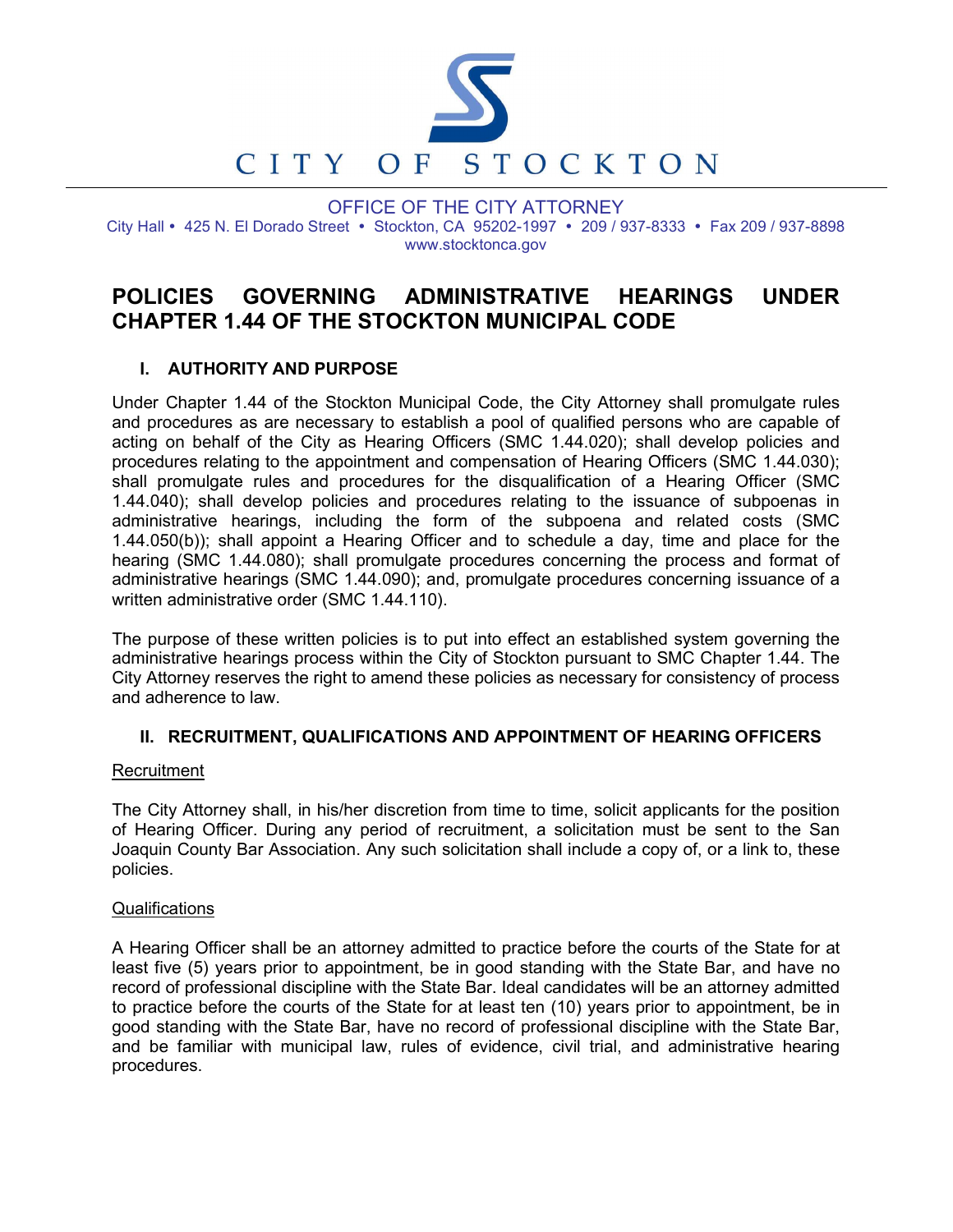Prior to serving as a Hearing Officer, the Hearing Officers are encouraged to complete "Introduction to Judicial Ethics for Temporary Judges" provided by the Judicial Council of California with their submittal to become a Hearings Officer. The training is found here:

http://www2.courtinfo.ca.gov/protem/courses/je/

A Hearing Officer shall not be qualified if:

(a) they or their law firm served as retained legal counsel for the City in other matters which concluded less than five (5) years immediately preceding their appointment;

(b) they or their law firm participated in a lawsuit for money damages or equitable relief against the City where the lawsuit was resolved less than five (5) years immediately preceding their appointment; or,

(c) they were employed by the City within the six (6) months immediately preceding their appointment.

The City will consider non-attorney applicants for Hearing Officers if the applicant can demonstrate via their submittal that they possess the requisite knowledge, skills, and experience necessary to fairly and impartially adjudicate disputes between parties and that they have sufficient background experience in municipal issues, weighing of evidence, and administrative hearing procedures.

#### Appointment

To be considered for appointment, an applicant must submit their resume or curriculum vitae (CV) and, if an attorney, proof of standing with the State Bar. Non-attorney applicants for Hearing Officer must also submit documentation of their proficiency, training, or education in a particular municipal field which they believe qualifies them to serve as a Hearing Officer. Attorney applicants may, but are not required to, provide a writing sample no more than 15 pages which is representative of their ability to exercise sound legal judgment. Non-attorney applicants must submit the above writing sample. The materials must be submitted in response to the recruitment posted by the City Attorney

Each applicant to the position of Hearing Officer shall submit proof of qualifications to the City Attorney and the discretion to approve or not approve an applicant to be a Hearing Officer resides in the City Attorney. Selected qualified applicants shall be appointed to a panel of Hearing Officers maintained by the City Clerk's Office.

### III. COMPENSATION OF HEARING OFFICERS

All Hearing Officers shall be compensated at the same rate, that rate being determined by the City Attorney. The maximum allowable compensation to be provided to a Hearing Officer to discharge their duties in any single matter shall not exceed \$5,000.00.

Upon the conclusion of a matter and the issuance of a written administrative order, the Hearing Officer must provide under penalty of perjury a verified accounting of their time spent in order to be compensated. Travel expenses shall not be reimbursable.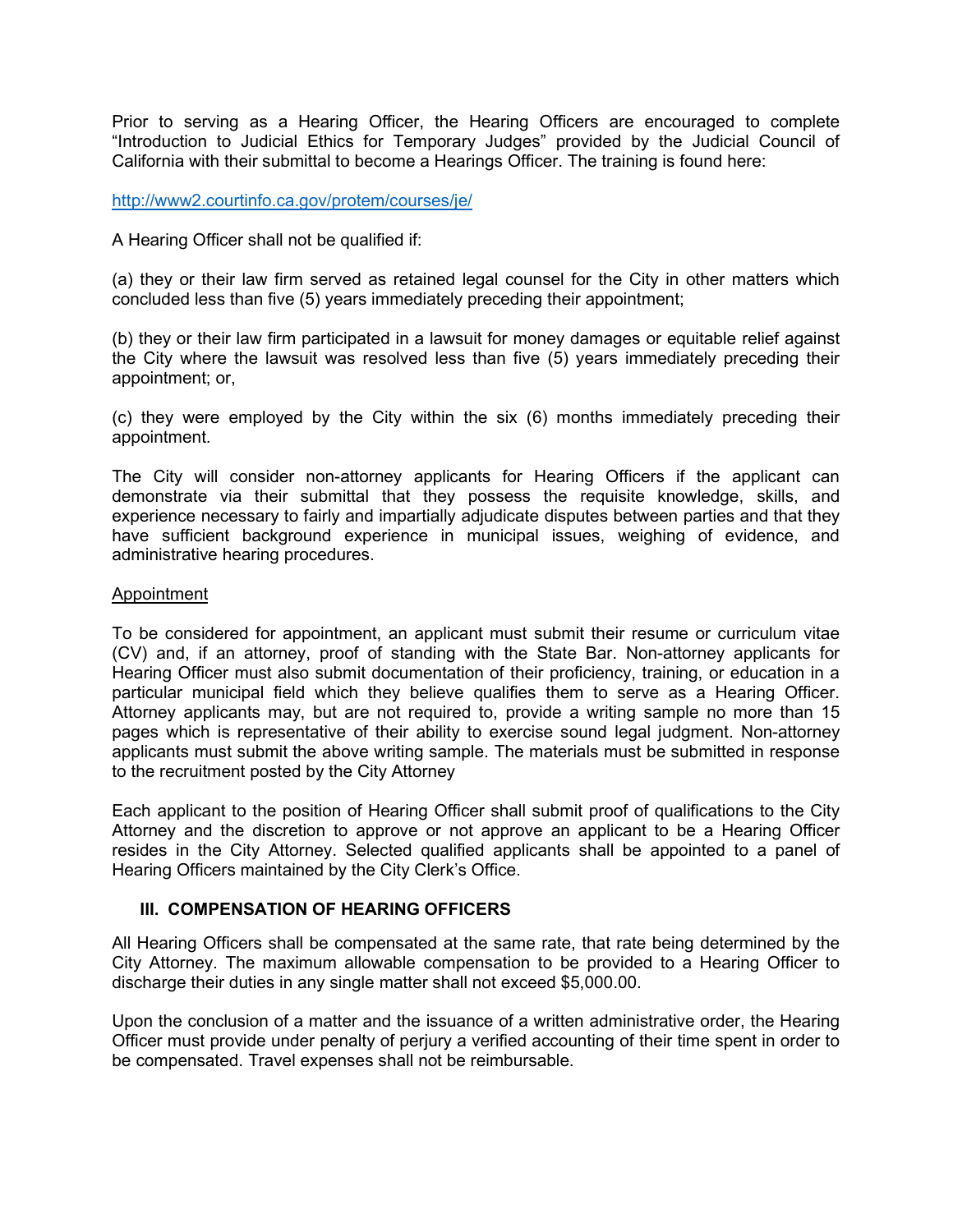Funding to compensate the Hearing Officer shall be borne by the Department whose decision, finding, or order is being appealed and is the subject of the proceeding.

## IV. TERM OF HEARING OFFICER

A Hearing Officer shall serve for three (3) years from appointment. If a Hearing Officer is in the process of hearing a matter when their term expires then that Hearing Officer shall continue to hear that matter until it is complete. A Hearing Officer may apply for re-appointment to an additional term during the final six (6) months of an existing term. Re-appointment shall be at the sole discretion of the City Attorney.

## V. INDEPENDENT AUTHORITY OF HEARING OFFICERS

Hearing Officers act as a judge to hear and rule on cases involving appeals between citizens of Stockton and the City's various departments. The employment, performance evaluation, compensation, and benefits of a Hearing Officer shall not be directly or indirectly conditioned upon the outcome of hearings conducted. Hearing Officers are intended to be independent, unbiased, fair, and impartial towards all parties to the administrative hearing. Hearing Officers are not employees of the City, nor are they a partner, agent, or joint venturer of the City. Hearing Officers are not entitled to and shall not obtain any rights to retirement benefits, workers' compensation benefits, or any other benefits which accrue to City employees.

## VI. DISCLOSURE AND DISQUALIFICATION

Any person designated to serve as a Hearing Officer is subject to disqualification for bias, prejudice, interest, or for any other reason for which a judge may be disqualified in a court of law. Upon the commencement of the hearing or any time before, any party may raise objections to the Hearing Officer for the record and ask that the Hearing Officer disqualify themselves. A party must allege facts that demonstrate the challenged Hearing Officer is contaminated with bias or prejudice. Bias and prejudice are never implied and must be established by clear averments. A party's unilateral perception of an appearance of bias is not itself ground for disqualification.

Any party that does not timely object and/or request disqualification on the grounds of bias, prejudice, interest, or for any other reason for which a judge may be disqualified in a court of law, is deemed to have waived any such objection. The time to object or move to disqualify a Hearing Officer expires when any party to the proceeding begins the presentation of the merits (i.e., opening statements) of their case before the Hearing Officer.

A Hearing Officer shall disqualify themselves from serving as Hearing Officer in a particular matter where they have a conflict of interest within the meaning of the Political Reform Act (section 87100 et seq. of the Government Code) and shall otherwise comply with the disqualification provisions of the California Code of Judicial Ethics, including but not limited to, Canon 3.E.

https://www.courts.ca.gov/documents/ca\_code\_judicial\_ethics.pdf

### VII. REMOVAL AND/OR REVOCATION OF HEARING OFFICER FROM PANEL

Prior to the expiration of their term, a Hearing Officer may be removed from the Hearing Officer Panel as follows: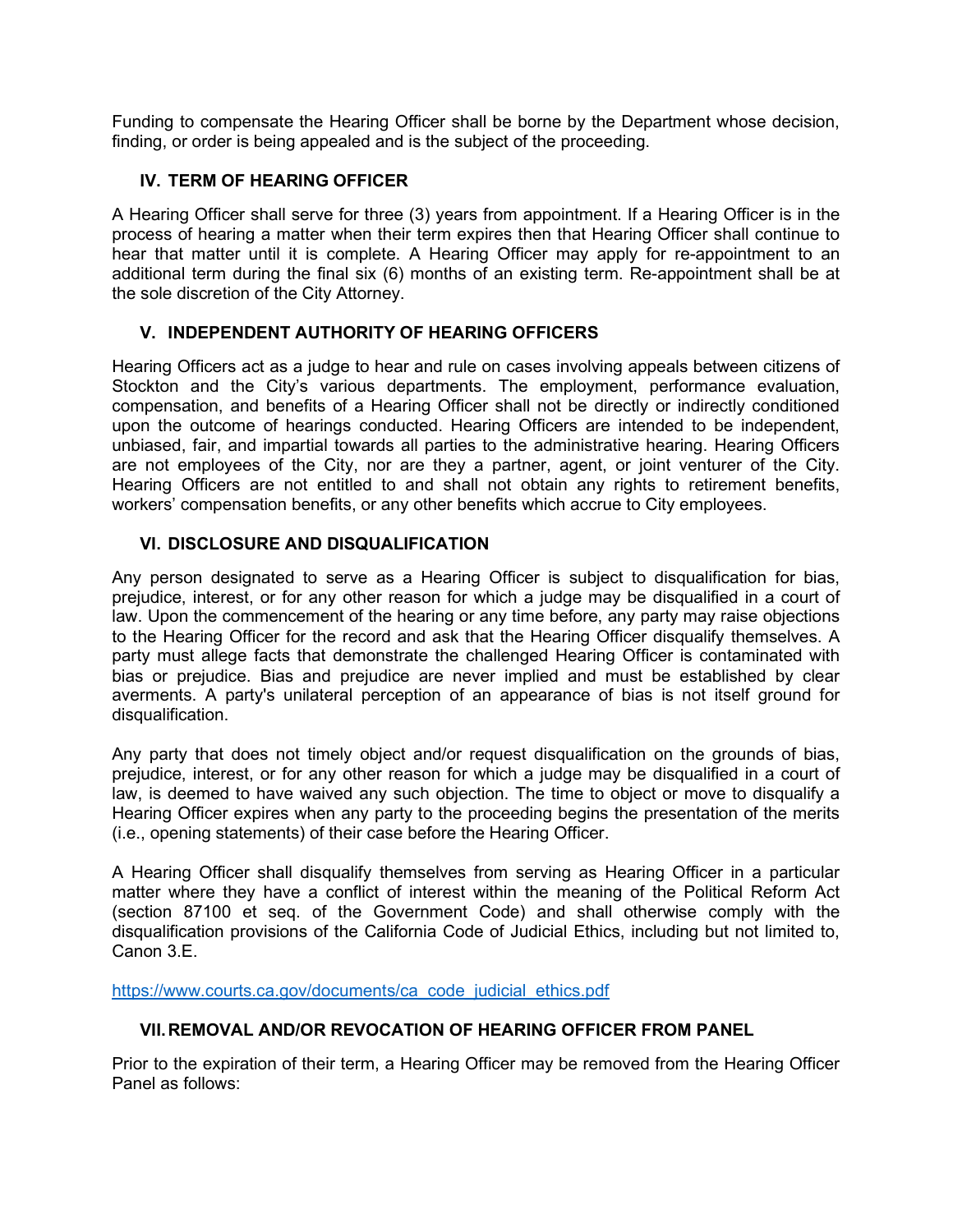(a) Hearing Officers may be terminated at any time without cause and their tenure from the panel deemed terminated.

(b) A Hearing Officer may be terminated by the City at any time for cause, including but not limited to failure to discharge their duties timely or competently; failure to disqualify themselves from presiding over a matter when these rules or other applicable law required it; engaging in rude, disparaging, obscene or otherwise inappropriate decorum towards any party during a hearing.

(c) If a Hearing Officer is disbarred, suspended, or put on involuntary inactive status by the California State Bar, or resigns membership to the California State Bar, then the Hearing Officer's appointment will be automatically revoked.

(d) A Hearing Officer shall be removed by the City if, while they are currently an active member of the City's Hearing Officer Panel, they or their law firm are retained as legal counsel for the City in other matters; if they or their law firm file a claim or lawsuit for money damages or equitable relief against the City; or if they are hired as a City employee.

(e) If a Hearing Officer is removed, or their appointment automatically revoked, then any matter currently assigned to that Hearing Officer shall be reassigned to another Hearing Officer pursuant to the rotation system governing assignment of matters.

(f) A Hearing Officer shall receive notification upon their removal by written, mailed notice to the address provided by the Hearing Officer to the City.

#### VIII. SELECTION OF HEARING OFFICER

Where a party appeals an action by the City in writing pursuant to Chapter 1.44 of the SMC, and pays the administrative appeal fee, a Hearing Officer shall be selected pursuant to a rotation system. If the selected Hearing Officer is unable to serve or is disqualified, then the next Hearing Officer due to preside over a hearing based on the rotation from the panel of Hearing Officers shall be appointed. At no time shall any party, including the City, have the authority or discretion to select any particular hearing officer for a particular administrative hearing.

The City will make reasonable attempts to maintain a panel that consists of multiple Hearing Officers at any given time. If for any reason the City is unable to locate a Hearing Officer from the available panel to conduct a hearing within a reasonable amount of time from the date a party requests an appeal, the City may contract with someone outside of the panel of Hearing Officers who has the proper qualifications and expertise necessary to effectively conduct the hearing. This individual shall have the same authority as and be subject to the same rules and regulations as a Hearing Officer from the panel.

### IX. SCHEDULING AND CALENDARING OF ADMINISTRATIVE HEARINGS

It shall be the responsibility of the department issuing the notice or taking the action which is the subject of the appeal to determine when a hearing is required and to notify the City Attorney. The City Attorney shall select a Hearing Officer and select a hearing date as soon as reasonable so as to allow for proper notice to all involved parties. The department shall be responsible for reserving a hearing room and sending appropriate notice to all parties.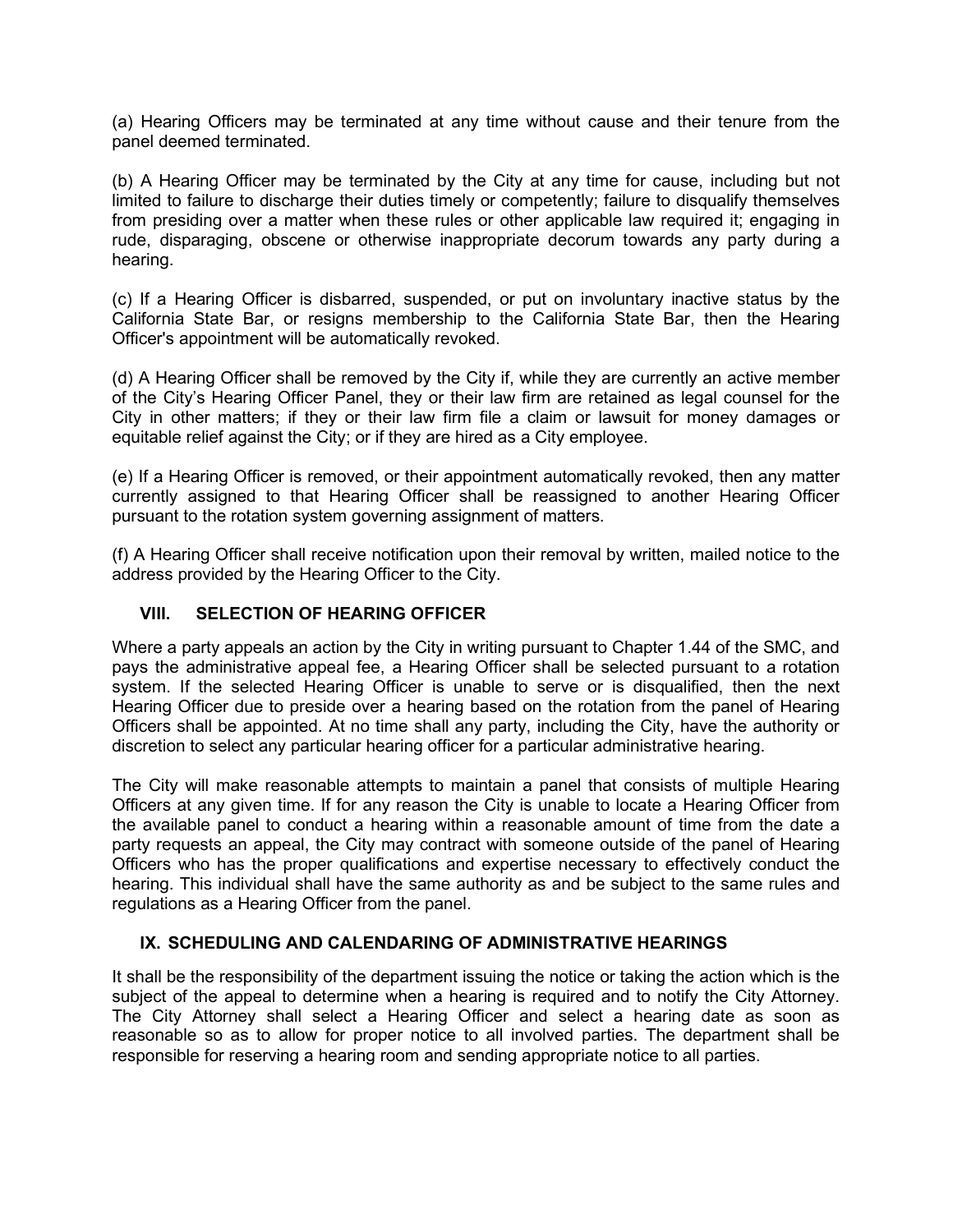Hearings shall be conducted in person at the Council Chambers located at Stockton City Hall, 425 N. El Dorado Street, 2<sup>nd</sup> Floor, Stockton CA 95202. Scheduling of the Council Chambers and calendaring of the administrative hearing will be performed by City staff. Communications that pertain to the scheduling and calendaring of the hearing between representatives of the City with the Hearing Officer is acceptable.

Upon the written stipulation and consent of all parties and the Hearing Officer, a hearing can be conducted at a mutually agreed location within the City of Stockton or County of San Joaquin. If the location is moved, it is incumbent upon the Hearing Officer to then provide the requisite equipment necessary to ensure the hearing will be properly audio recorded and that all procedures governing the process of the hearing can be followed. The City will not provide any extra equipment for this purpose. If not all parties consent or these procedures cannot be followed at the location, the hearing must take place at the Council Chambers.

Upon the stipulation and consent of all parties and the Hearing Officer, a hearing may be conducted via video-teleconferencing (e.g., Zoom). All parties must utilize a laptop and/or desktop computer with a serviceable webcam to facilitate the hearing via video teleconference and have an uninterrupted connection to high-speed internet. If utilizing video-teleconferencing to conduct the administrative hearing, it is incumbent upon the Hearing Officer to then provide the requisite equipment necessary to ensure the hearing will be properly audio recorded and that all procedures governing the process of the hearing can be followed. The City will not provide any extra equipment for this purpose. If utilizing video-teleconferencing to conduct the administrative hearing, it is incumbent upon the parties to secure the remote attendance of their witnesses. If not all parties consent to the hearing via video-teleconference or these procedures cannot be followed while utilizing video-teleconference, the hearing must take place at the Council Chambers.

# X. NOTICE ADMINISTRATIVE HEARING

Upon the scheduling and calendaring of the administrative hearing, the City shall give notice of the hearing date, time, and location to all parties to the hearing by any one of the methods listed in Section 1.04.080 of the Municipal Code at least 10 days before the hearing date. Electronic service of the notice is acceptable if a party is represented by counsel. (See e.g., Code Civ. Proc., § 1010.6(e).)

### XI. ADMINISTRATIVE HEARING PROCEDURES

In addition to the procedures described in SMC 1.44 et seq., Hearing Officers assigned to conduct administrative hearings conducted by the City of Stockton shall adhere to the following general rules and format governing the administrative hearings process.

(a) Failure to Appear: Failure to appear at the hearing shall constitute a waiver to present evidence or argument in support of that party's position, a waiver of any right to object to the decision of the Hearing Officer, and the decision or order that was the subject of the appeal shall be summarily affirmed.

(b) Representation of Parties: During the hearing the parties may be represented by counsel or another representative of the party's choice. Appellants are encouraged to personally attend the hearing as opposed to only sending a representative to appear on their behalf.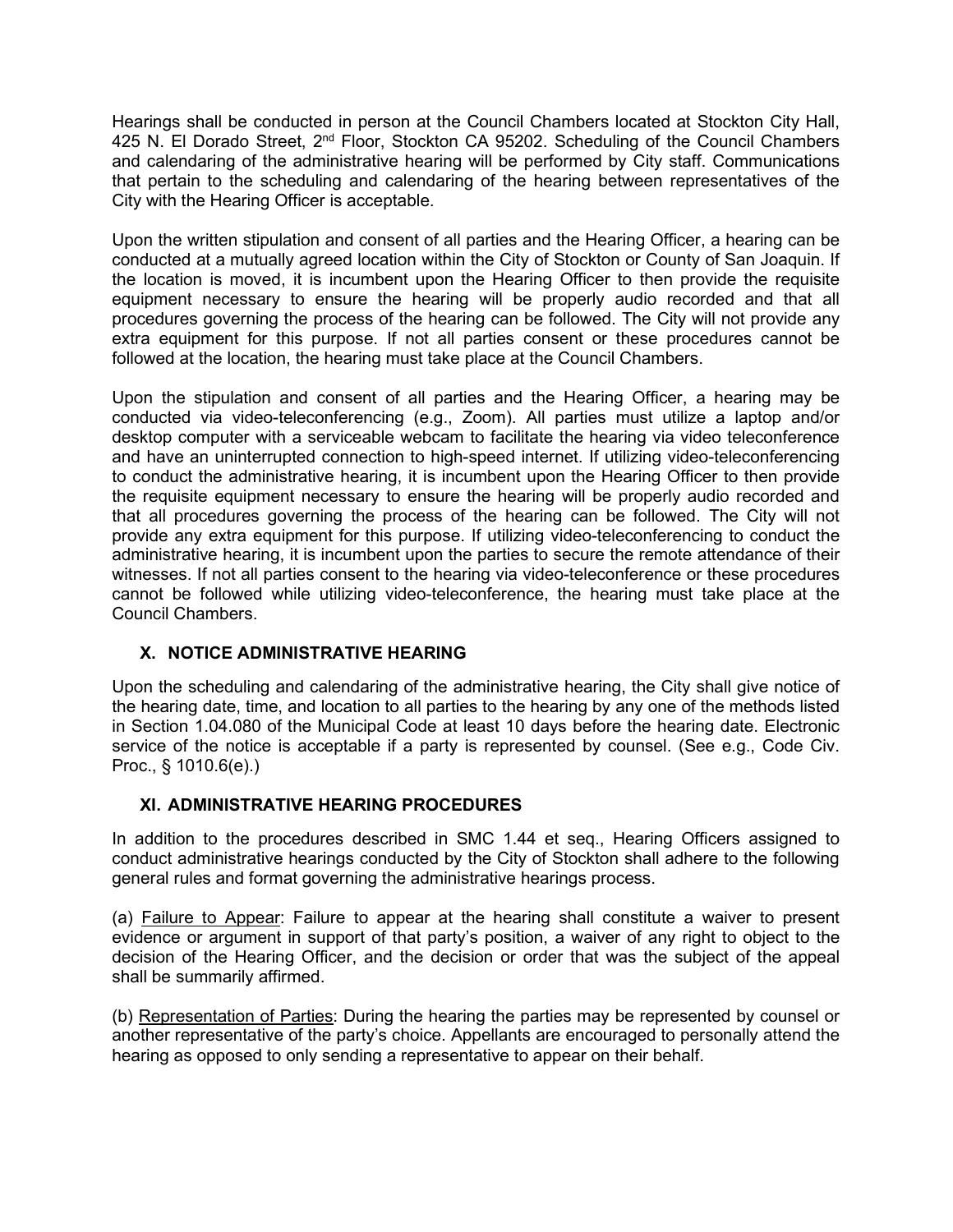(c) Subpoenas: The Hearing Officer shall issue subpoenas for the attendance of witnesses and the production of documents pursuant to SMC 1.44.050(B). Compliance with section 1985 et seq. of the Code of Civil Procedure shall be a condition precedent to the issuance of a subpoena. Any amount required to be paid to witnesses appearing pursuant to a subpoena under section 1985 et seq. shall be borne by the party at whose request the witness was subpoenaed.

(d) Witnesses: Each party shall have the right to call and examine witnesses, introduce exhibits, cross-examine opposing witnesses, impeach any witness, and to rebut evidence. It is recommended that three (3) copies of any exhibits intended to be introduced at the hearing be provided (1 for the submitting party, 1 for other party, 1 for the Hearing Officer).

(e) Oath/Affirmation: In any proceeding before the Hearing Officer, oral testimony offered as evidence shall be taken only on oath or affirmation administered by the Hearing Officer. The witness, or witnesses together, shall be asked to raise their right hand and to swear, or at their election affirm, that the testimony they shall give will be the truth, the whole truth, and nothing but the truth.

(f) Evidence: The technical rules relating to evidence, including but not limited to the California Evidence Code or the Federal Rules of Evidence, will not apply during the hearing. The Hearing Officer may allow any relevant evidence to be admitted. The Hearing Officer may reject any evidence they deem to be unreliable, irrelevant, or unduly repetitious. The Hearing Officer shall not consider any oral or documentary evidence presented to them outside of the hearing unless the parties stipulate in writing to such evidence and the stipulation is made part of the hearing record.

(g) Inspection: The Hearing Officer may inspect any subject premises provided that they (1) give reasonable notice to the parties of the date and time of the inspection, (2) the parties are given an opportunity to be present during the inspection, (3) the Hearing Officer states on the record any material facts observed and their conclusions drawn therefrom, and (4) allows each party the right to rebut or explain any of the Hearing Officer's observations and conclusions.

(h) Briefs: Briefs are not required; however, any party may elect to submit a brief concerning the subject of the administrative hearing. The Hearing Officer may also request that the parties to the appeal submit written briefs or statements of their position prior to the hearing. Any such briefs or statements of position shall be provided to the Hearing Officer and all parties. Briefs shall not exceed 15 pages, but exhibits, evidence or other attachments to the brief may. Amicus briefs are not permitted.

(i) Order of Proceeding: The Hearing Officer should follow this order of proceeding in each hearing. The Hearing Officer may vary this order if they determine circumstances exist which justify the variance:

(1) Announce the beginning of the proceedings and begin the tape recording of the hearing;

(2) Identify the hearing;

(3) Request that all attendants at the hearing state their names and swear in all attendants who intend to provide testimony during the hearing;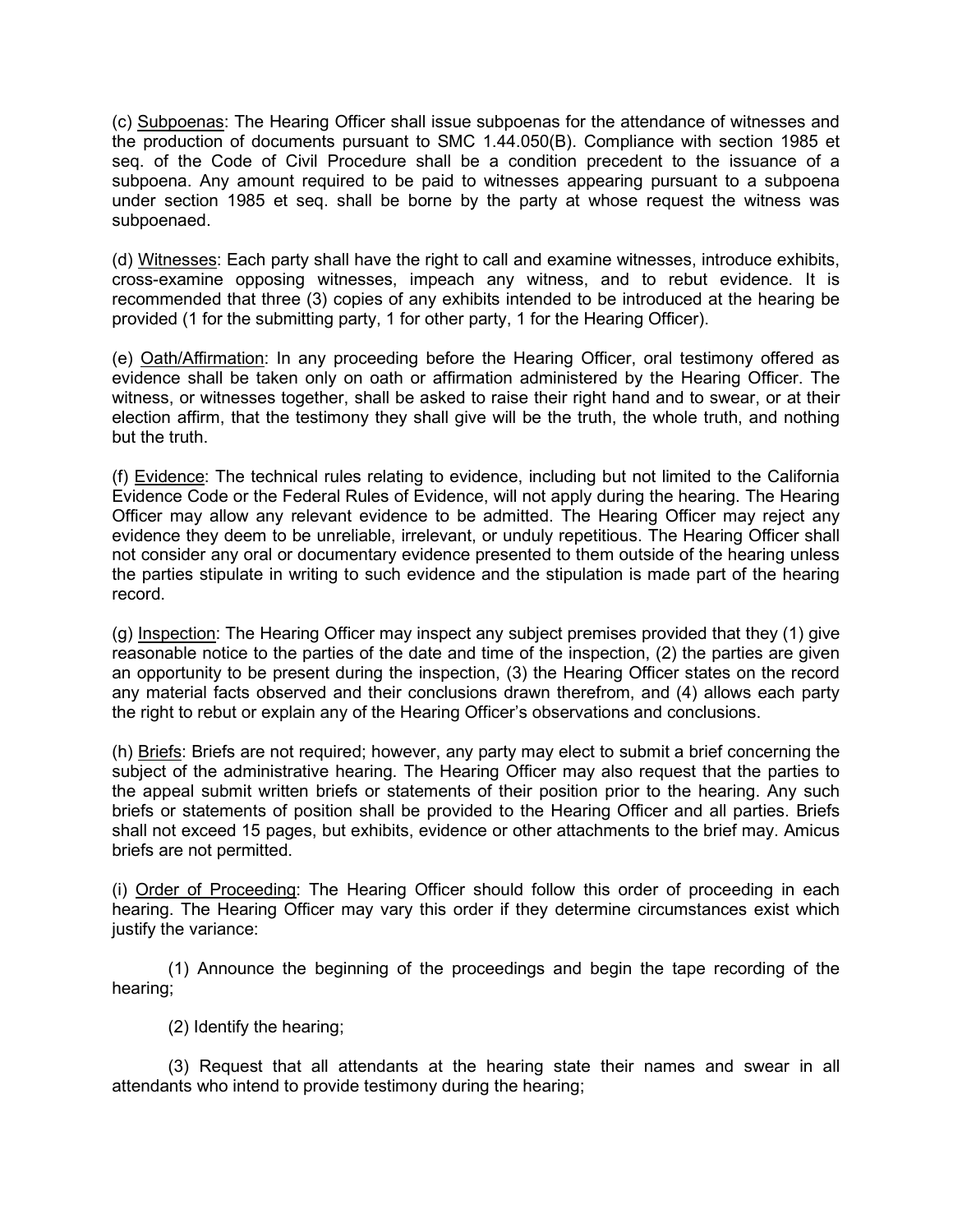(4) Explain to attendants how the hearing will proceed and address any necessary notifications required by these procedures;

(5) Hear any preliminary motions or objections;

(6) Allow parties to make opening statements;

(7) Allow the City to present evidence and witnesses, and for cross examination of those witnesses by the other side;

(8) Allow appellant to present evidence and witnesses, and for cross examination of those witnesses by the other side;

(9) Allow parties to present rebuttal evidence and witnesses;

- (10) Allow parties to make closing statements;
- (11) Explain the issuance of the final written decision and appeals procedures; and
- (12) Close the hearing and terminate the tape recording of the hearing.

(j) Rules of Civility: The Hearing Officer and all parties and persons present at the administrative hearing shall act in a professional manner, be courteous, respectful, and civil towards one another. Use of abusive, demeaning, or humiliating language in written or oral communications during any part of the proceeding is prohibited. Interrupting the testimony of a witness or the proceeding in general is similarly prohibited. Any person actively engaging in abusive, demeaning, or humiliating language or who is otherwise engaging in rude, disparaging, obscene or inappropriate decorum towards any party, a witness, or the Hearing Officer, or who is disrupting the proceedings shall be subject to being expelled from Council Chambers by the Hearing Officer after one warning. (E.g., a party is warned about making disparaging comments about the witness while the witness is testifying, distracting the Hearing Officer and others during the proceeding. The party is warned that they are to stop and are informed to stop or else they will be expelled from the proceeding. In spite of being warned they continue to exhibit the same behavior. The party can be removed from the Council Chambers by the Hearing Officer.)

If a party to a proceeding or their witness is expelled from the hearing pursuant to this rule prior to their giving testimony in the matter, the right to submit that testimony is forfeited and will not be considered.

(k) Privilege: The technical rules relating to evidence, including but not limited to the California Evidence Code, or the Federal Rules of Evidence, will not apply during the hearing but the California rules governing attorney-client communication and attorney work product privileges shall apply.

(l) Recording: The Hearing Officer or employee of the City shall record the hearing with an electronic recording device and make that recording available to all parties by request as a recording. Any party may, at their own expense provide for the taking of the testimony by a qualified stenographic reporter.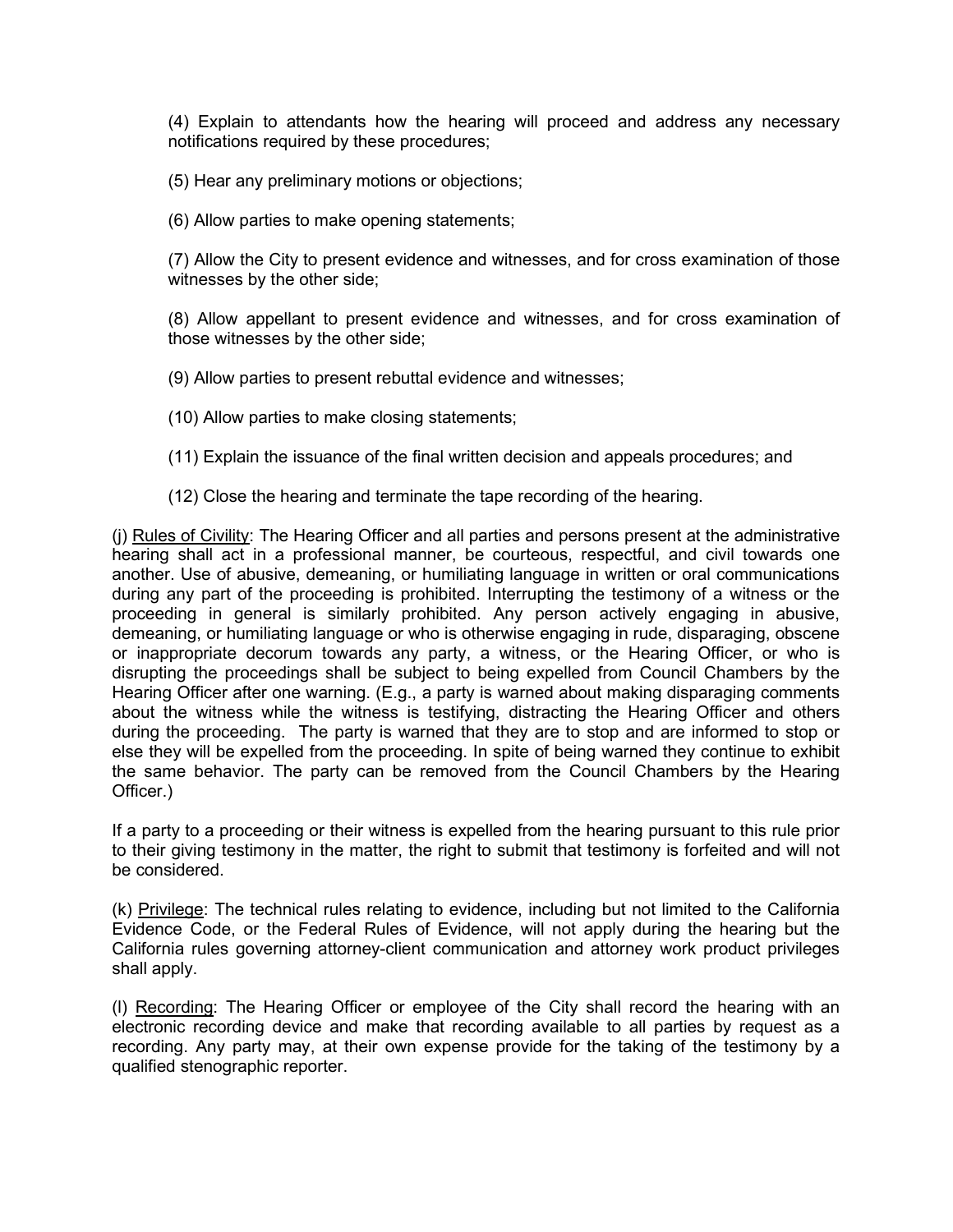(m) Continuance: The Hearing Officer may grant continuances from time to time upon request and for good cause, or upon their own motion. A continuance requested on the date of the hearing is disfavored.

(n) Motions: Any motions by the parties shall be in writing or made orally on the record during the hearing and shall clearly state the action requested and the grounds relied upon (e.g., disqualification, request for a continuance). Motions that are unnecessarily lengthy or are ancillary to the dispute at issue of the hearing are generally disfavored. The time to submit a prehearing motion to the Hearing Officer expires when any party to the proceeding begins the presentation of the merits (i.e., opening statements) of their case before the Hearing Officer.

(o) Burden of Proof: The City bears the burden of proof at an administrative hearing to establish the findings supporting the order at issue, the existence of a violation of the Municipal Code or applicable State codes. The standard of proof to be used by the Hearing Officer in deciding the issues at an administrative hearing is by a preponderance of the evidence.

(p) Communication with the Hearing Officer: All substantive oral communications with the Hearing Officer concerning the merits of a particular shall be held in the presence of all parties at the administrative hearing. The Hearing Officer shall disclose any unilateral communications with any party during the hearing, except for communications that pertained only to the scheduling and calendaring of the hearing with representatives of the City.

(q) Disclosure and Disqualification: See Section VI above. Any party may raise objections for the record to the Hearing Officer and ask that the Hearing Officer disqualify themselves. The time to object or move to disqualify a Hearing Officer expires when any party to the proceeding begins the presentation of the merits of their case before the Hearing Officer. The Hearing Officer shall make the decision to grant or deny the request for disqualification.

(r) Administrative Order: At the conclusion of the hearing, the Hearing Officer shall issue a written decision and order, titled "Administrative Order" that affirms, reverses, or modifies the City's action based on their review of all relevant documents, evidence, and testimony. The Administrative Order shall be in writing, be based on the record, and include a statement of the factual and legal basis of the decision.

(1) The Hearing Officer's Administrative Order should identify those parties in attendance at the hearing, their counsel of record or representatives (if present), and also clearly identify within the Administrative Order who the "prevailing party" in the appeal is.

(2) The Hearing Officer's Administrative Order should state the reasons for the determination and indicate the evidence relied on for their findings. The Hearing Officer should make findings to bridge the analytic gap between the raw evidence and ultimate decision or order. The findings need not be extensive or detailed but should be adequate enough for a subsequent reviewer to trace and examine the Hearing Officer's mode of analysis that supported the decision.

(3) Extra-record evidence (evidence not submitted at the hearing or in any of the party's submittals) shall not be considered. The statement of the factual basis for the decision shall be based exclusively on the evidence of record in the proceeding and on matters officially noticed in the proceeding. The Hearing Officer's experience, technical competence, and specialized knowledge may be used in evaluating evidence.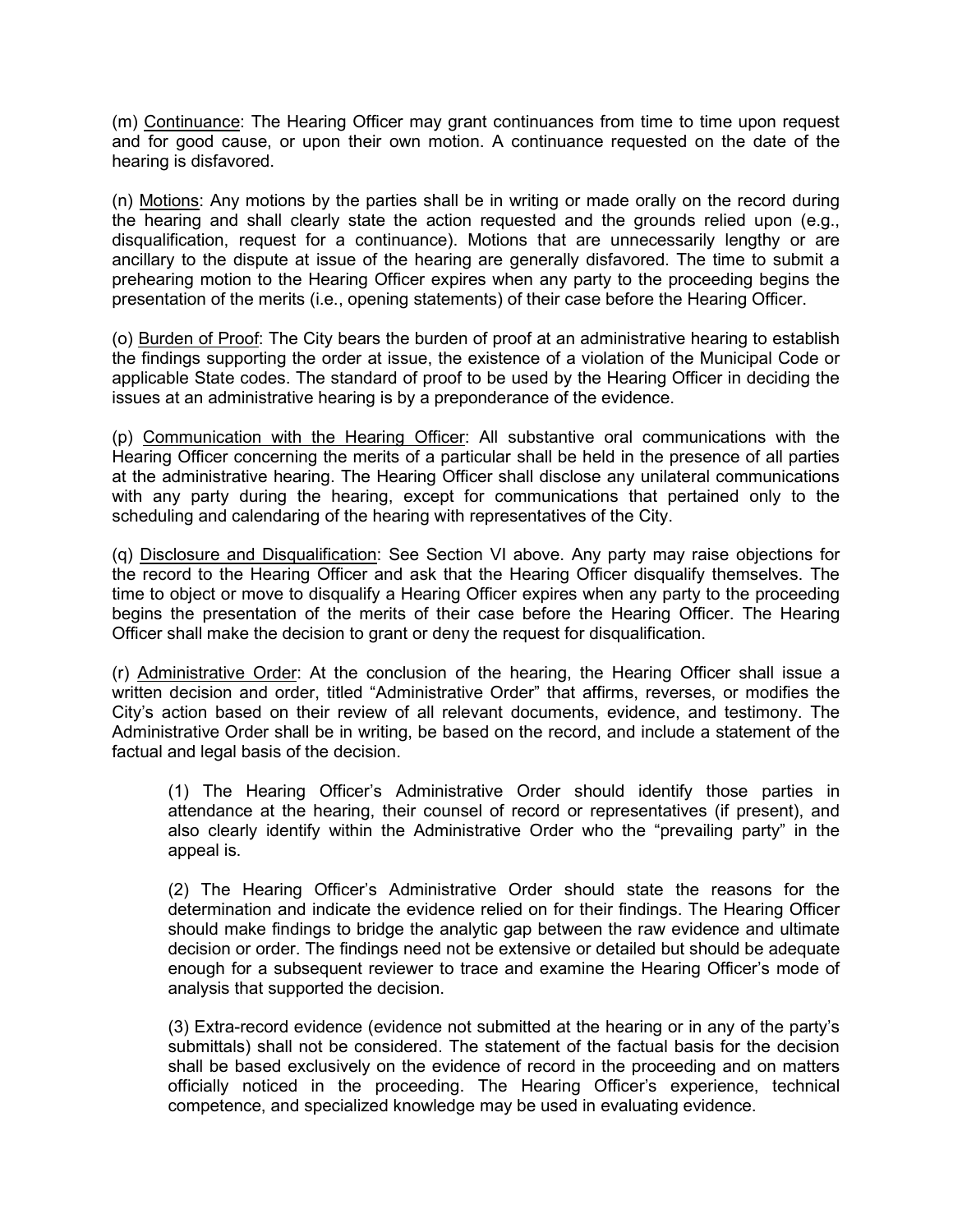(4) The Hearing Officer cannot assign or transfer responsibility for drafting the Administrative Order to an associate, paralegal, intern, sub-contractor, agent, or any other person or entity. The Hearing Officer must author and sign the Administrative **Order** 

(5) In the case of a notice and order of civil penalty, the administrative order may affirm, modify, or reject the daily rate or duration of the civil penalties depending upon the review of the evidence and may increase or decrease the total amount of civil penalties and costs assessed. Hearing Officer may issue an administrative order that requires the responsible person to cease from violating the Municipal Code or applicable State codes and to make necessary corrections within a specific time frame. As part of the administrative order, the Hearing Officer may establish specific deadlines for the payment of penalties and costs and condition the total or partial assessment of civil penalties on the responsible person's ability to complete compliance by specified deadlines. The Hearing Officer may issue an administrative order which imposes additional civil penalties that will continue to be assessed until the responsible person complies with the Hearing Officer's decision and corrects the violation. The Hearing Officer may schedule subsequent review hearings as may be necessary or as requested by a party to the hearing to ensure compliance with the administrative order.

(6) The Hearing Officer shall author and deliver to the City their Administrative Order within twenty-eight (28) days of the conclusion of the hearing, unless the parties agree to a longer period.

(7) The Hearing Officer's Administrative Order shall become final on the date of service of the order. The Administrative Order shall be served on all parties by any one of the methods listed in Section 1.04.080 of the Municipal Code. Electronic service of the order is acceptable if a party is represented by counsel. (See e.g., Code Civ. Proc., § 1010.6€.) Once an Administrative Order becomes final as provided in Chapter 1.44, the time in which judicial review of the order must be sought shall be governed by California Code of Civil Procedure section 1094.6 or as may be amended hereafter.

(s) Scope of Hearings: Administrative appeal hearings are limited in scope by the Municipal Code section(s) which govern the use of the particular remedy which is being employed. A summary of the scope of some matters is described in this document. The Hearing Officer should consider the scope when determining what evidence is pertinent to each case.

#### Administrative Abatement

- 1. Existence of a public nuisance.
- 2. Due process requirements.
- 3. Method of collection of costs (i.e., special assessment, code enforcement lien, etc.).

#### Cost Confirmation Hearings (Abatements)

- 1. Verification of the work performed to achieve the abatement and the costs which may be charged to the responsible person.
- 2. Due process requirements.
- 3. No review of the need to abatement or the underlying abatement order.